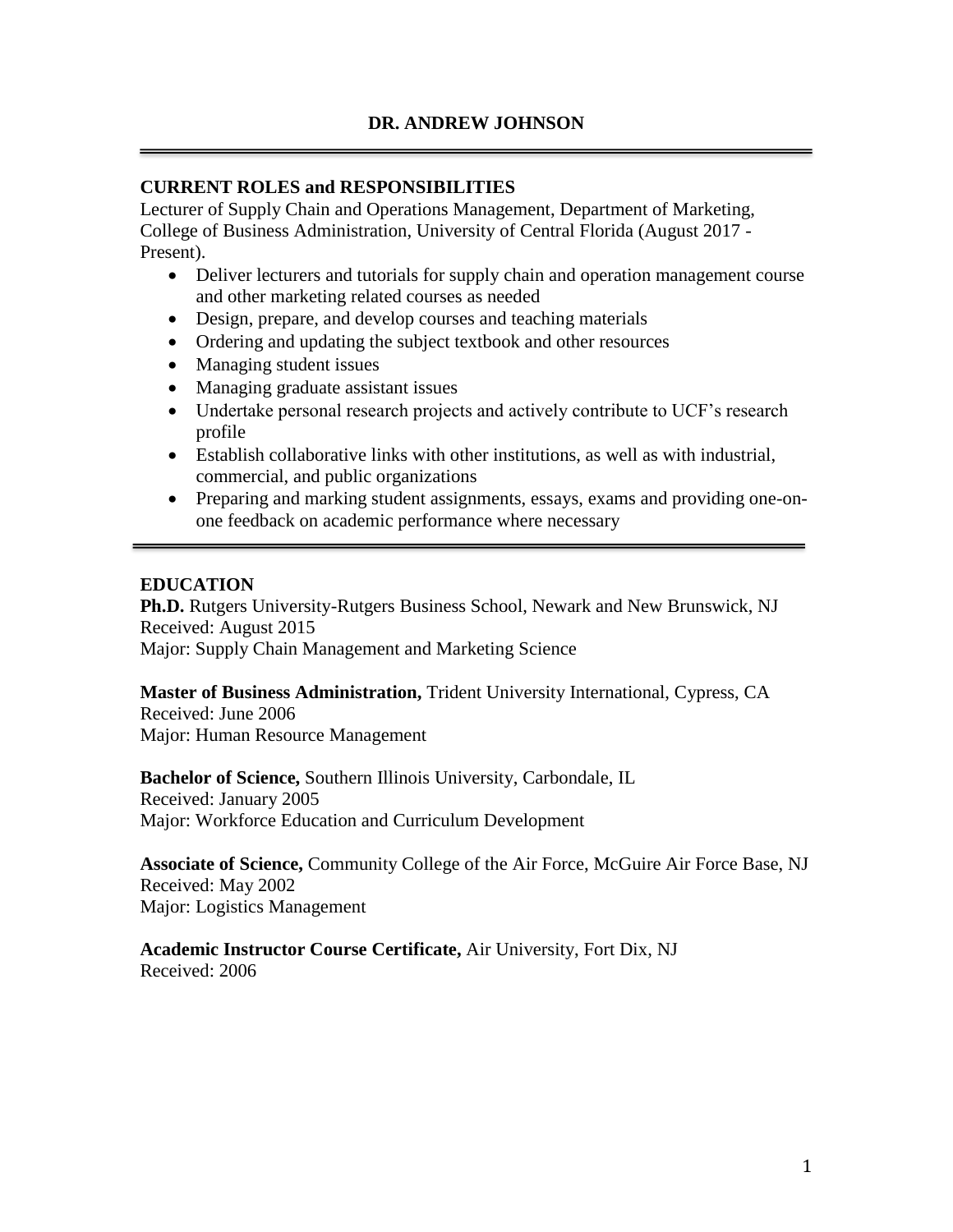### **RESEARCH INTERESTS**

Supply Chain Management, Transportation, Operations Research, Inventory Control, Project Management, Operations Management, and Mission Critical Logistics

### **TEACHING INTERESTS**

Supply Chain Management, Operations Management, Risk Management, Global Logistics, Transportation, Project Management, Operations Research, Scheduling and Demand Planning, and Procurement

### **REFEREED JOURNAL PUBLICATIONS**

Johnson, A., Zhao, Y., and Xu, X. (2016), "Transportation Planning and Scheduling for the 2014 Special Olympics USA Games," *Interfaces*, Vol. 46 No 3

### **RESEARCH IN PROGRESS**

*Drivers of Fulfillment Performance in Mission Critical Logistics Systems: An Empirical Analysis* (with Carnovale, S., Zhao, Y., and Ju-Myung, S.)

Target Journal: Production and Operations Management Phase: Submitted to Journal of the Operational Research Society September 2018

*A Theoretical Framework for Understanding Mission Critical Logistics* (with Carnovale, Hazen, B., and S., Boehmke, B.) Target Journal: Journal of Business Logistics Phase: Literature review

*The Supply Chain and NAFTA: A Time Series Study* Target Journal: Management Science Phase: Concept stage

*Using Supply Chain Management Techniques to bridge the gap in Adaptive Leaning*  (with Dziuban, C.)

Targeted Journal: Decision Sciences Journal of Innovative Education Phase: Concept stage

### **REFEREED CONFERENCE PROCEEDINGS AND PRESENTATIONS**

**Johnson, A.,** S. Carnovale, B. Hazen, and B. Boehmke, A Theoretical Framework for Understanding Mission Critical Logistics, *Decision Sciences Institute Annual Meeting*  (Austin, TX, November 19-21, 2016)

**Johnson, A.,** Y. Zhao, and Xin Xu, Transportation Planning and Scheduling for the 2014 Special Olympics USA Games, *Production and Operations Management Society Annual Meeting* (Orlando, FL, May 6-9, 2016). **Served as co-chair for the Transportation and Logistics session**

**Johnson, A.,** S. Carnovale, and S. Yeniyurt**,** A Robust Risk Management Framework in the Services Supply Chain: A Just in Time Perspective, *INFORMS Annual Meeting*  (Phoenix, AZ, October 14-17, 2012)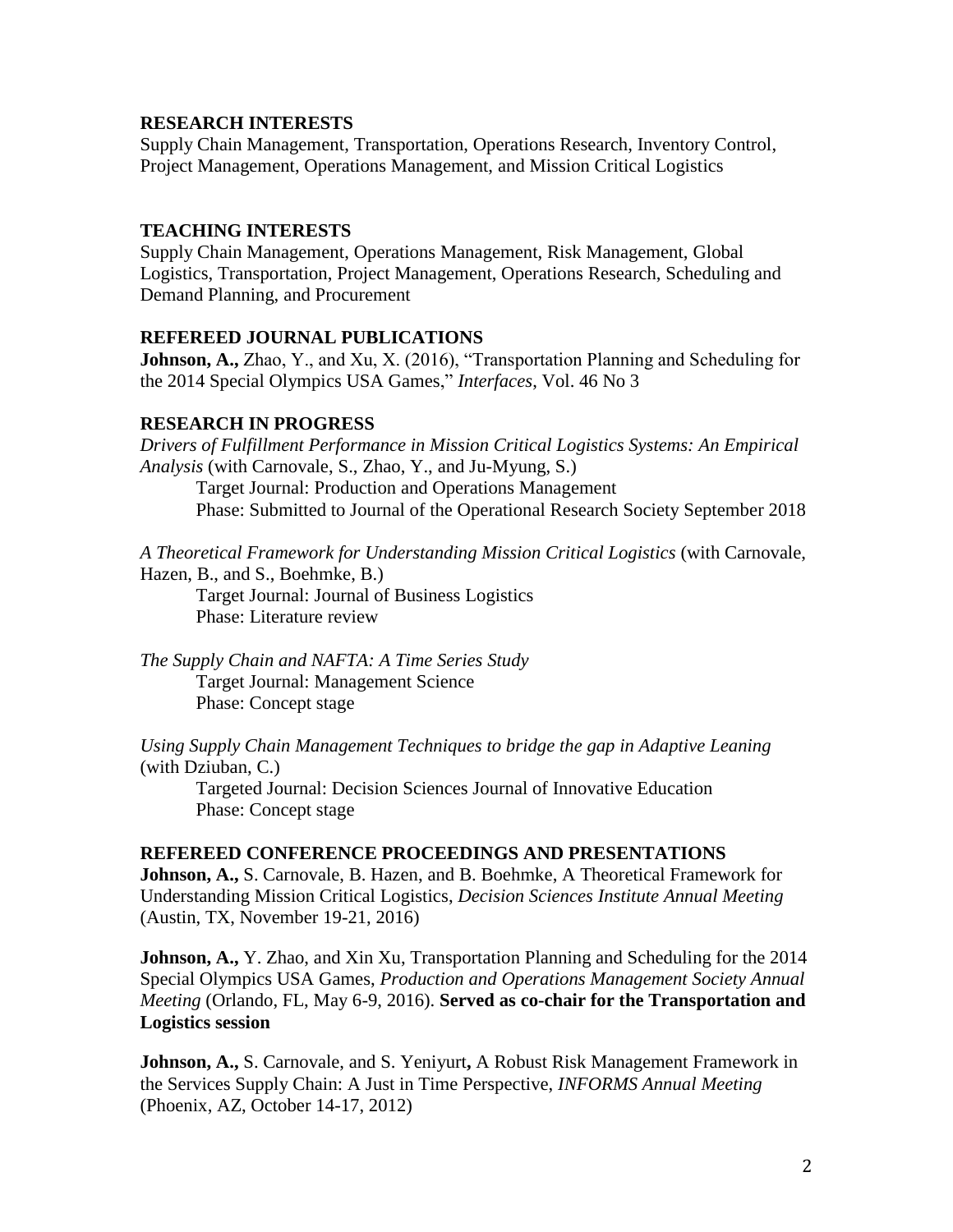**Johnson, A.,** X. Xu, and Y. Zhao**,** Mission Critical Logistics – Advancements in Transportation Scheduling and Planning, *INFORMS Annual Meeting* (Phoenix, AZ, October 14-17, 2012)

**Johnson, A.,** S. Carnovale, and S. Yeniyurt**,** A Robust Risk Management Framework in the Services Supply Chain: A Just in Time Perspective, *Decision Sciences Institute Annual Meeting* (San Francisco, CA, November 17-20, 2012)

**Johnson, A.,** X. Xu, and Y. Zhao, Transportation Planning and Scheduling for the 2014 Special Olympics USA Games, *Decision Sciences Institute Annual Meeting* (San Francisco, CA, November 17-20, 2012)

## **STATEMENT OF RESEARCH PHILOSOPHY**

The purpose of my research is to understand and clarify the differences in standard logistical and management practices and what I deem to be mission critical logistics, either for private industries or governmental agencies. Associated with this I am primarily interested in the advantages that organizations can gain by better understanding and more effective management of their logistical processes. In addition, I am also interested in global supply chain management, transportation management, project management, strategic scheduling, and demand planning.

# **REVIEWING ACTIVITIES**

Reviewer, Rutgers Business Review – March 2016 Reviewer, Journal of Defense Analytics and Logistics – November 2017

# **TEACHING EXPERIENCE**

*Rowan University*

**Business Logistics** Fall 2015 – Student Evaluation 4.6/5 Fall 2016 – Student Evaluation 4.7/5

**Research Methods in Marketing**

Summer 2015 – Student Evaluation 4.8/5 Fall 2015 – Student Evaluation 4.7/5 Spring 2016 – Student Evaluation 4.5/5

**Competitive Advantage Through Supply Chain Management - MBA** Spring 2016 – 4.5/5

**Strategic Supply Chain Management** Spring 2016 – Student Evaluation 4.5/5

# **Global Supply Chain Management**

Fall 2016 – Student Evaluation 4.6/5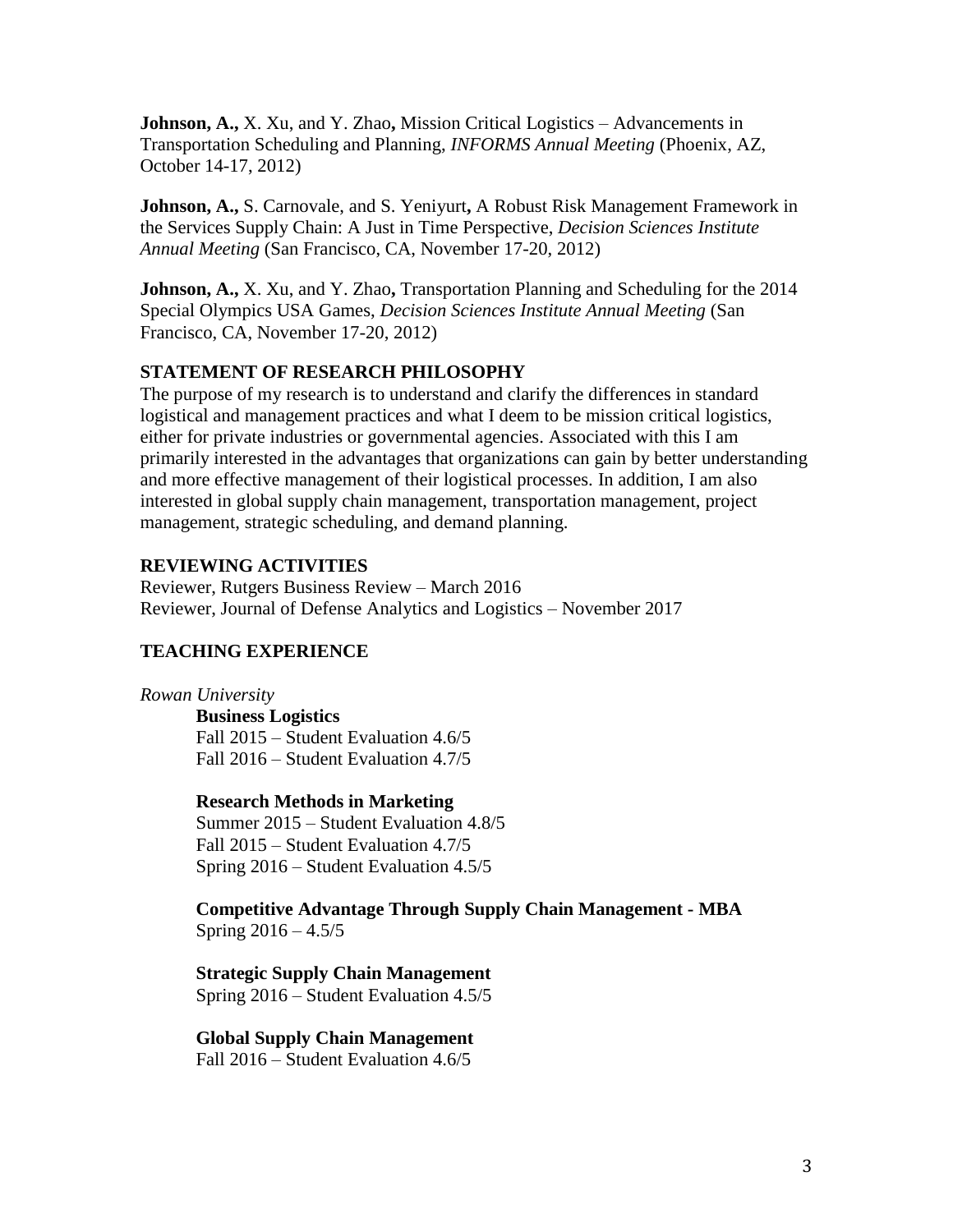*Rutgers University – Camden* **Total Quality Management** Spring 2014 – Student Evaluation 4.2/5

> **Applied Business Statistics**  Fall 2016– Student Evaluation 4.6/5

*University of Central Florida* **Marketing Research – two sections** Fall 2017 – Student Evaluation 4.6/5

> **Supply Chain and Operations Management – six sections (647 students)** Spring 2018 – Student Evaluation 4.2/5

**Supply Chain and Operations Management – two sections (387 students)** Summer B 2018 – Student Evaluation 4.6/5

# **STATEMENT OF TEACHING PHILOSOPHY**

I approach teaching as an ideal opportunity to connect theory to practice in an illustrative and captivating way for my students. I enjoy getting students interested in a subject and seeing them appreciate learning is very rewarding. To me, successful teaching culminates with students learning how to apply what I have taught them to their own lives and in the real world. My style of teaching is a three-phased approach: (1) an understanding phase, in which I gauge the level of knowledge about the specific topic; (2) a "build up" phase, where I help fill in the gaps to achieve learning; (3) an application phase, in which the students demonstrated that they have mastered the skill presented during the class. Lecturing to students using slides and prepared lecture notes is one of the teaching methods that I use. Some of the other techniques I have found to be very useful include the use of audio-visual aids, informal classroom discussions, group assignments, case studies, in class assignments, simulation programs, and problem solving.

# **AWARDS**

- Doctoral Student Travel Grant (**\$800**), *INFORMS 2014 Annual Meeting*
- 2014 Deans Fund for Summer Ph.D. Research Assistantships (**\$4200**). Rutgers Center for Supply Chain Management, Rutgers-Newark
- 2014 Regional Supply Chain Management Case Study Competition Honorarium (**\$1500**). Rutgers Center for Supply Chain Management, Rutgers-Newark
- Doctoral Student Travel Grant (**\$750**), *INFORMS 2012 Annual Meeting*

# **MEMBERSHIPS**

- Production and Operations Management Society
- INFORMS
- Decision Sciences Institute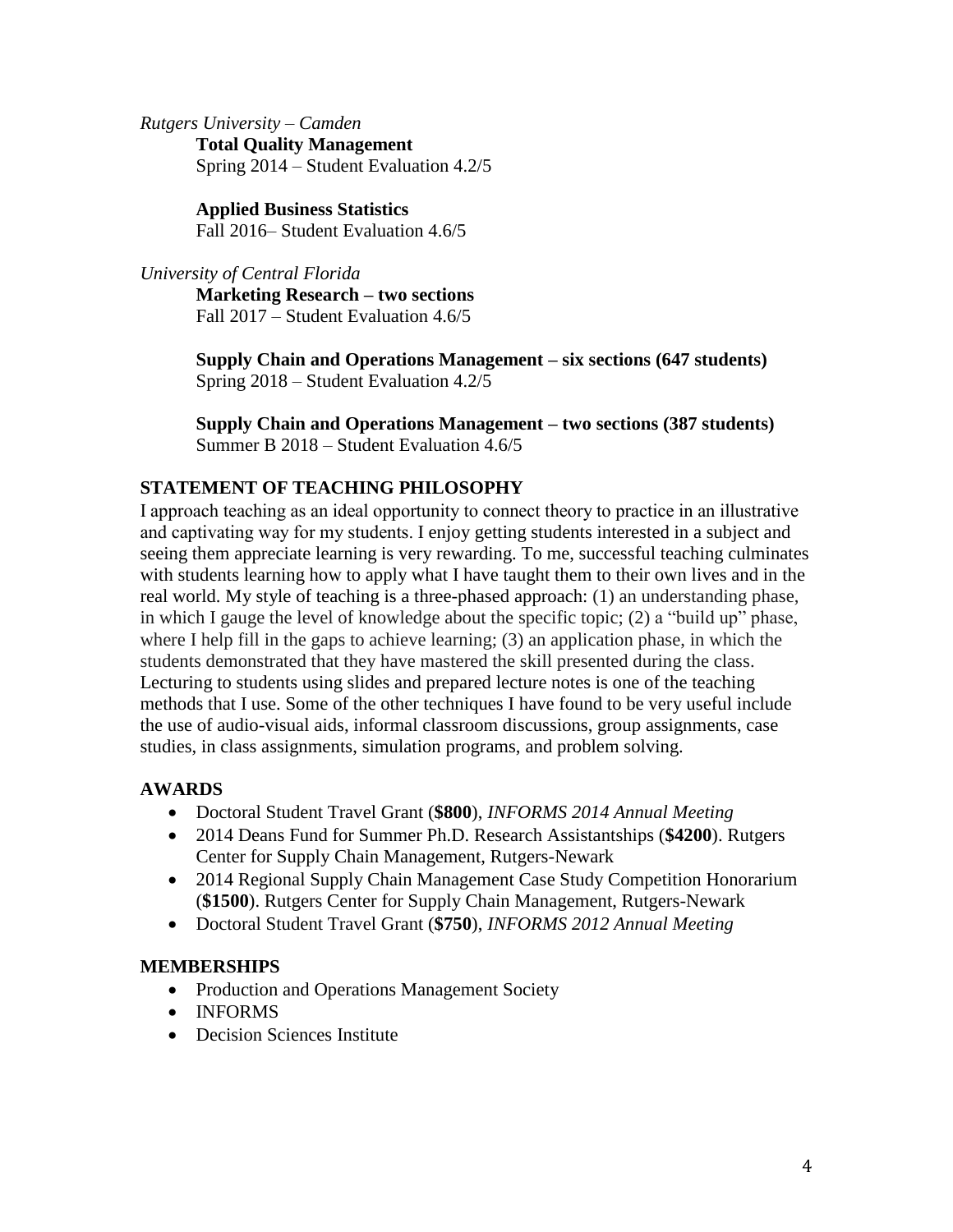## **SPEAKING ENGAGEMENTS**

- APICS Professional Development Meeting: *Drivers of Fulfillment Performance in Mission Critical Logistics Systems: An Empirical Analysis*, November 2016
- Advance Scale Company: *Managing Supply Chain Disruptions*, September 2016
- Fairleigh Dickinson University: Transportation and Scheduling (MBA), 2016

## **PROFESSIONAL EXPERIENCE**

**Rowan University**, Assistant Professor of Supply Chain and Logistics, 2015 - 2017).

- Assisted with the development of the Supply Chain and Logistics 4-year major, culminating with Board of Trustees and State approval for Fall 2016
- Established the Rowan Supply Chain and Logistics Advisory Council
- Developed curriculum for the following courses: Global Supply Chain Management, Principles of Transportation, Strategic Supply Chain Management, and Competitive Advantage Through Supply Chain Management (MBA)
- Established the Supply Chain American Inventory and Production Control Society (APICS) Student Chapter club
- Served as moderator for Food Marketing and Supply Chain Management panel

## **2014 Special Olympic USA Games,** Logistics Director, 2012-2014

Responsible for developing, documenting, and executing a comprehensive logistics and distribution strategic plan which will drive the success of an Olympic mega event. This includes venue build up, transportation, vendor relations, quality control, medical measures, airport operations, communications, waste management, and warehouse operations. Supervised seven commissioners and had oversight of 500+ volunteers.

- Developed a transportation system to transport 4,000+ athletes and coaches among 10 competition venues for 5 days, three special event locations, and airport arrival and departures under a \$600,000 budget - achieved 100% on time success rate.
- Responsible for the build-up and daily maintenance of 10 geographically separated competition venues – locations assembled according to sporting regulations.
- Successfully established and managed the logistics budget for seven departments – valued at \$1.5M.

**General Dynamics Information Technology,** Sr. Functional Analyst, 2010-2011 Prepared newly assigned Unit Deployment Managers (UDM) to execute responsibilities during standard Air Expeditionary Force rotational cycles as well as initial contingency deployment activities by utilizing deployment command and control systems. Responsible for updating, delivering, and maintaining 11 lesson plans/student reference materials. Supervised three instructors ensuring personal and professional requirements are met.

• As lead researcher and instructor for #1 Air Force initiative, responsible for sustaining records of training plans, curriculum, training performed, and training attendees – taught 60 UDMs with positive instructor and course surveys.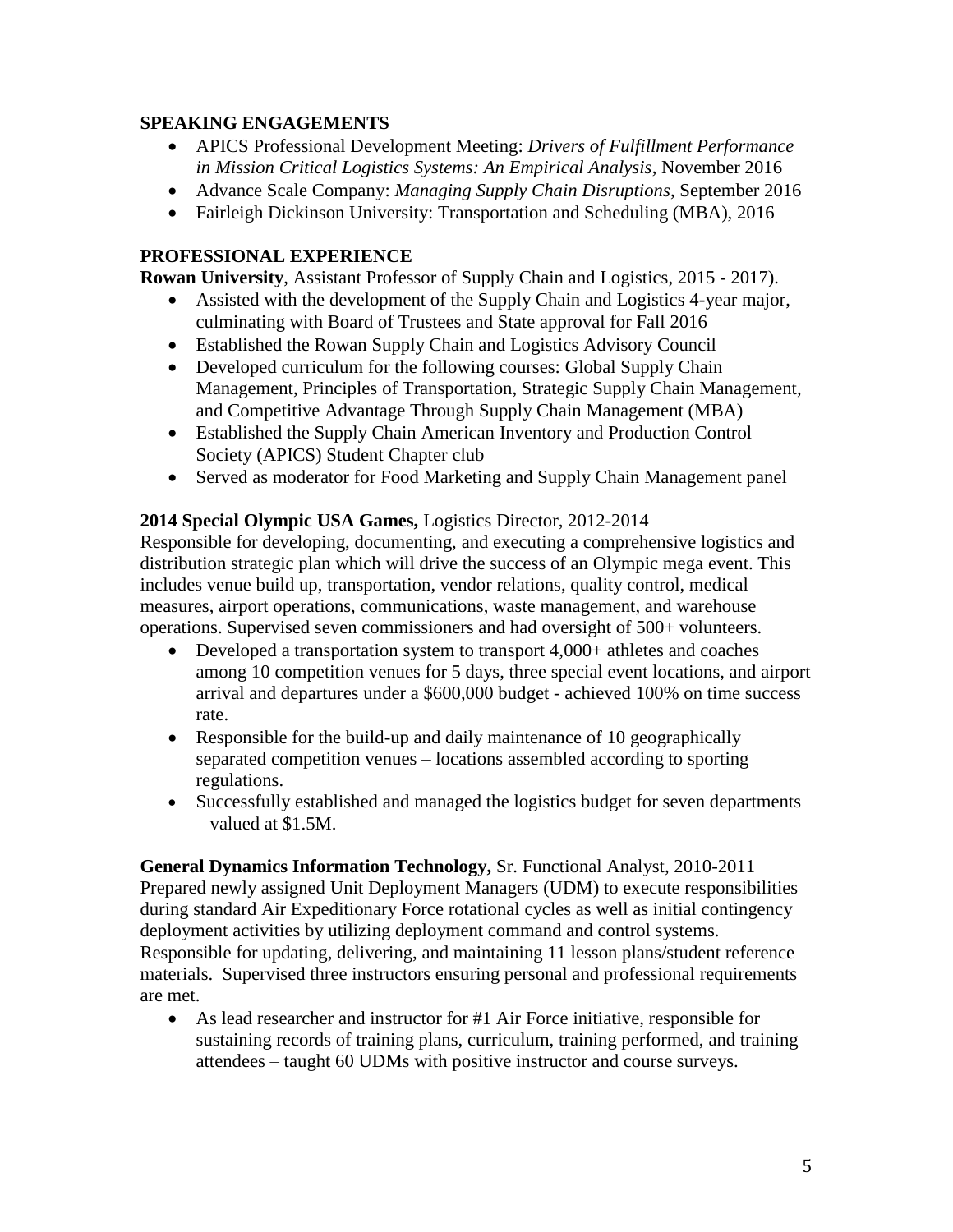- Maintained contact with governmental agencies and departments external to the United States Air Force Expeditionary Center in order to keep curriculum and teaching materials current – contract valued at over \$2M.
- Evaluated and analyzed the effectiveness of the UDM course material conducted needs analysis research and conferred with leaders/clients to determine training needs.

## **Supreme Fuels Trading,** Deputy US Program Manager, 2010-2010

Managed the achievement of Supreme Fuels Strategic Plan through the creation of commercial business planning models and objectives. Monitored and reported progress achieved against these objectives by fuels business units. Conducted deliberate planning operations in support of the Supreme Fuels operational and tactical business planning requirements. Managed the execution of the fuels supply plan valued at over \$1B annually.

- Sole US representative to customers, end-users and stakeholders for fuel operations. Liaised with US Military operational and strategic Headquarters – provide wide-ranging information on strategic fuel supply and direct supervision of operational fuel deliveries.
- Ensured compliance of terms and conditions of current LOGCAP IV contracts developed and implemented seven contracts valued at \$100M.
- Analysis of international fuel supply chain from Turkmenistan and Pakistan coordinated and assisted in the distribution of the NATO fuel for Afghanistan-- 25M US gallons per month.

# **Special Olympics New Jersey,** Law Enforcement Liaison, 2007-2010

Managed 12-fundraising events, public and media relations, state committee relations, publications and communications. Administered \$2.2M operating budget and reviewed financial reports as necessary. Built ongoing and new sponsorship relationships. Guided and managed 8,200+ people.

- Responsible for the production and distribution of Law Enforcement state-wide press releases in or with television, radio, magazines, and newspapers.
- Technical grant writer for department applied for and received \$65K in grants from apparel distributor.
- Spearheaded implementation of fundraising continuity books and operations checklists creating more cohesive, streamlined operations for all events – increased funds by \$200K and participants by 75% (1,110 people) in one year.

# **United States Air Force,** Director of Operations, 1987-2007

Managed and supervised the supply chain and logistical operations for the fuel operation division to ensure aircraft safety and operational readiness. Planned and executed safe fuel support for as many as  $3,600$  aircraft each year –  $87M$  gallons of fuel worth  $$100M+$ annually. Oversaw finances and forecasted operational and maintenance fund requirements. Maintained inventory and resource equipment supply. Supervised 1,000+ personnel and directed \$60M in resource allocation with no discrepancies. Maintained and managed Department of Defense contractual agreements.